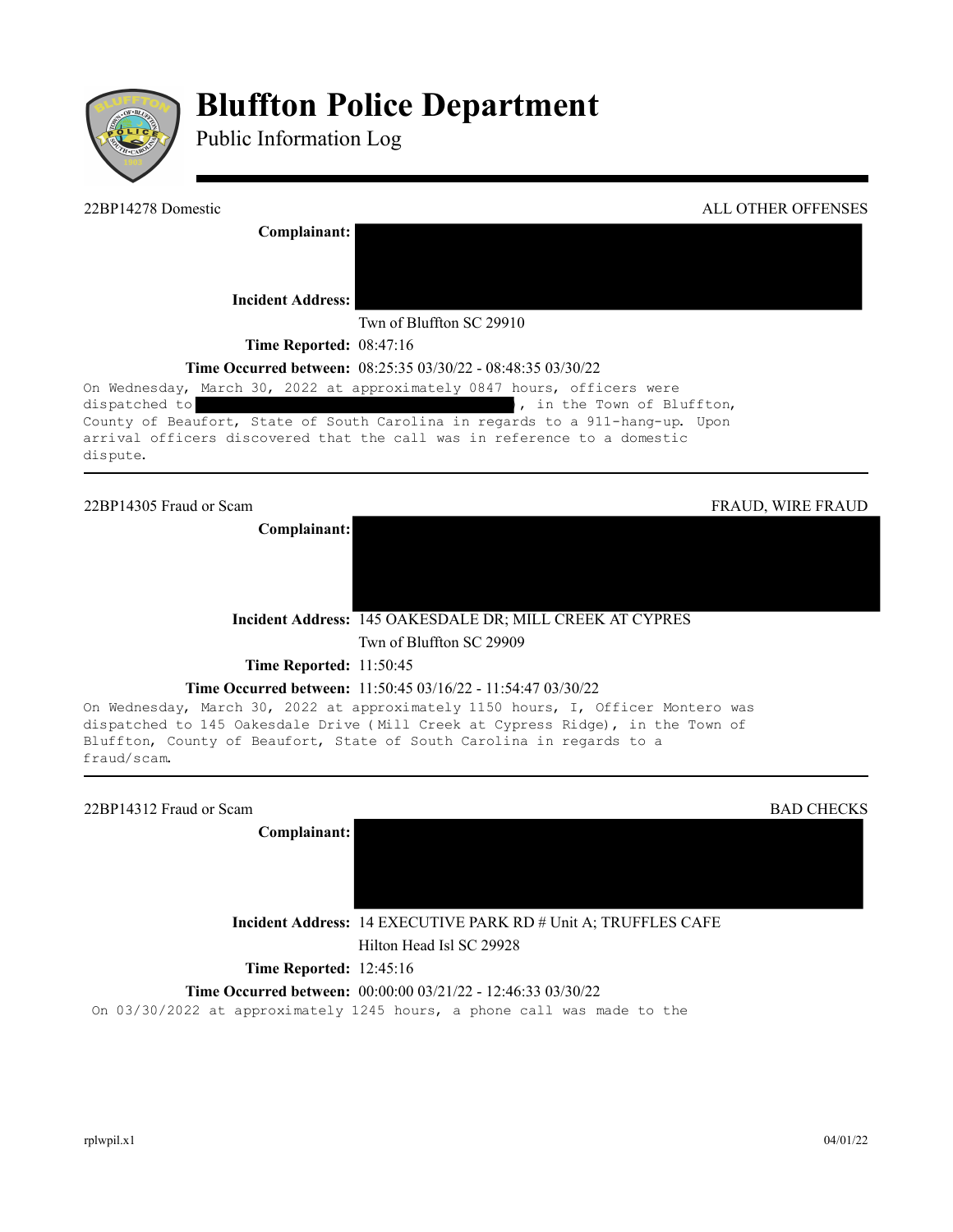complainant in reference to a fraud/scam which occurred at 91 Towne Drive, Bluffton, SC 29910 (Truffles Cafe).

# 22BP14322 Stolen Vehicle LARCENY, ALL OTHER **Complainant: Incident Address:** 1 PINECREST WAY; PINECREST GOLF CLUB; HILTON HEAD REAL ESTAT Twn of Bluffton SC 29910 **Time Reported:** 15:47:47 **Time Occurred between:** 15:47:56 03/30/22 - 15:54:47 03/30/22 On the incident date and time, officers were dispatched to the incident location for a report of multiple golf cart thefts that just occurred. Upon a check of the area by officers BCSO was able to observe the carts and occupants in the area. Suspects fled on foot and were not located. All golf carts were recovered.

22BP14325 Found Property

**Complainant:** 



**Incident Address:** 101 PROGRESSIVE ST; TOWN OF BLUFFTON LAW ENFORCEME

Twn of Bluffton SC 29910

**Time Reported:** 16:37:35

**Time Occurred between:** 16:37:35 03/30/22 - 16:37:35 03/30/22

Initial Incident Report 22BP14325 Found Property Complainant: Marti-Olomo, Paola 3-31-2022

I, Detective Zatch Pouchprom, meet with the complainant in this case, Paola Ebelis Marti Olomo, who came in person to the Bluffton Law Enforcement Center to turn in a Samsung cell phone as found property that she discovered in the back seat of her car. Ms. Marti - Olomo is an Uber driver and believes that the Samsung cell phone was left by one of her passengers although she does not know which one. The name in the emergency ID function on the phone has the name "Rudy Viera" listed.

I, Det Zatch Pouchprom, drew an incident number for the case and took custody of the phone from Ms. Marti-Olomo and provided her with the case number and a signed BPD property receipt form. The phone was subsequently entered into evidence. Attempts to locate the phone's owner will be conducted.